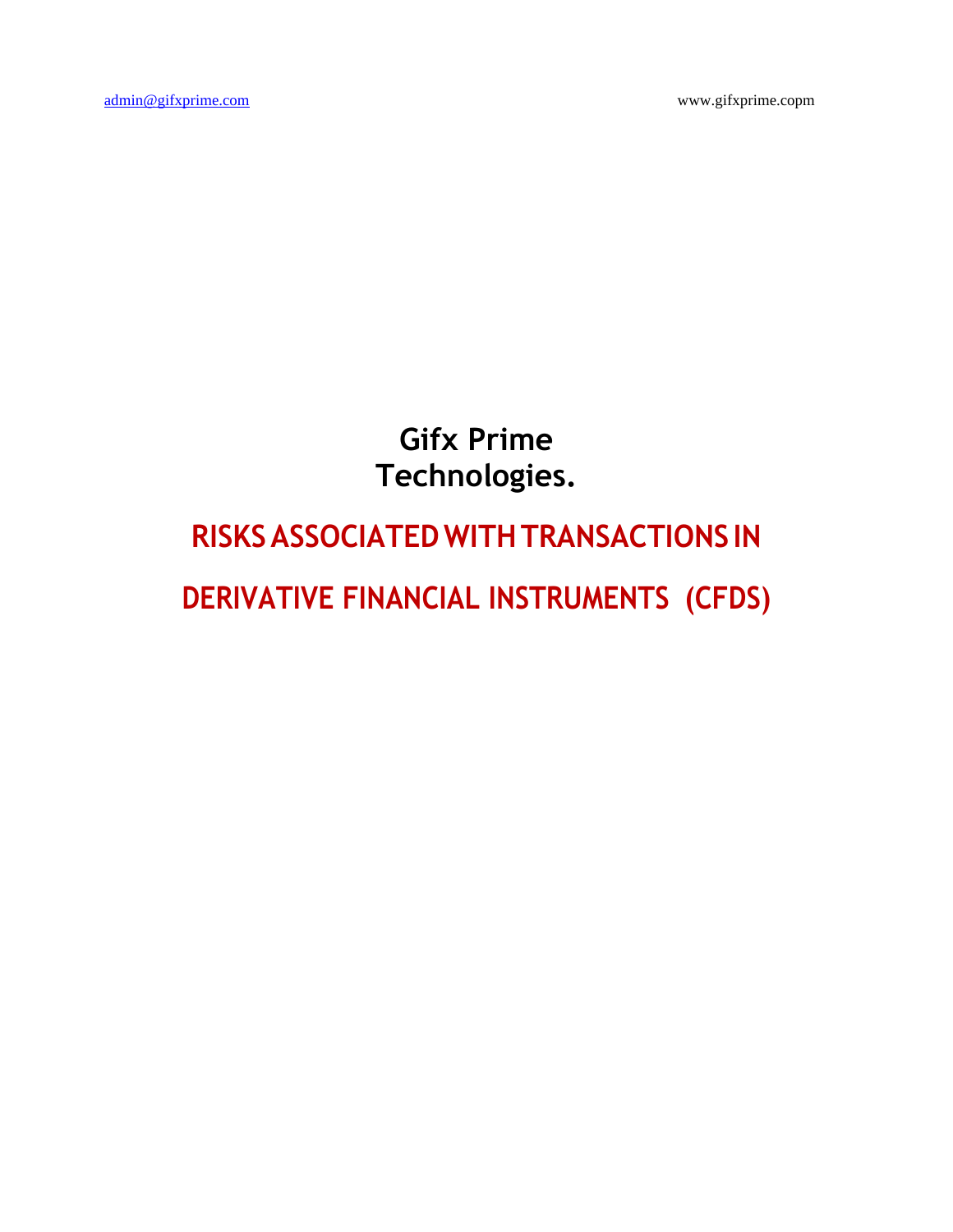# **Table of Contents**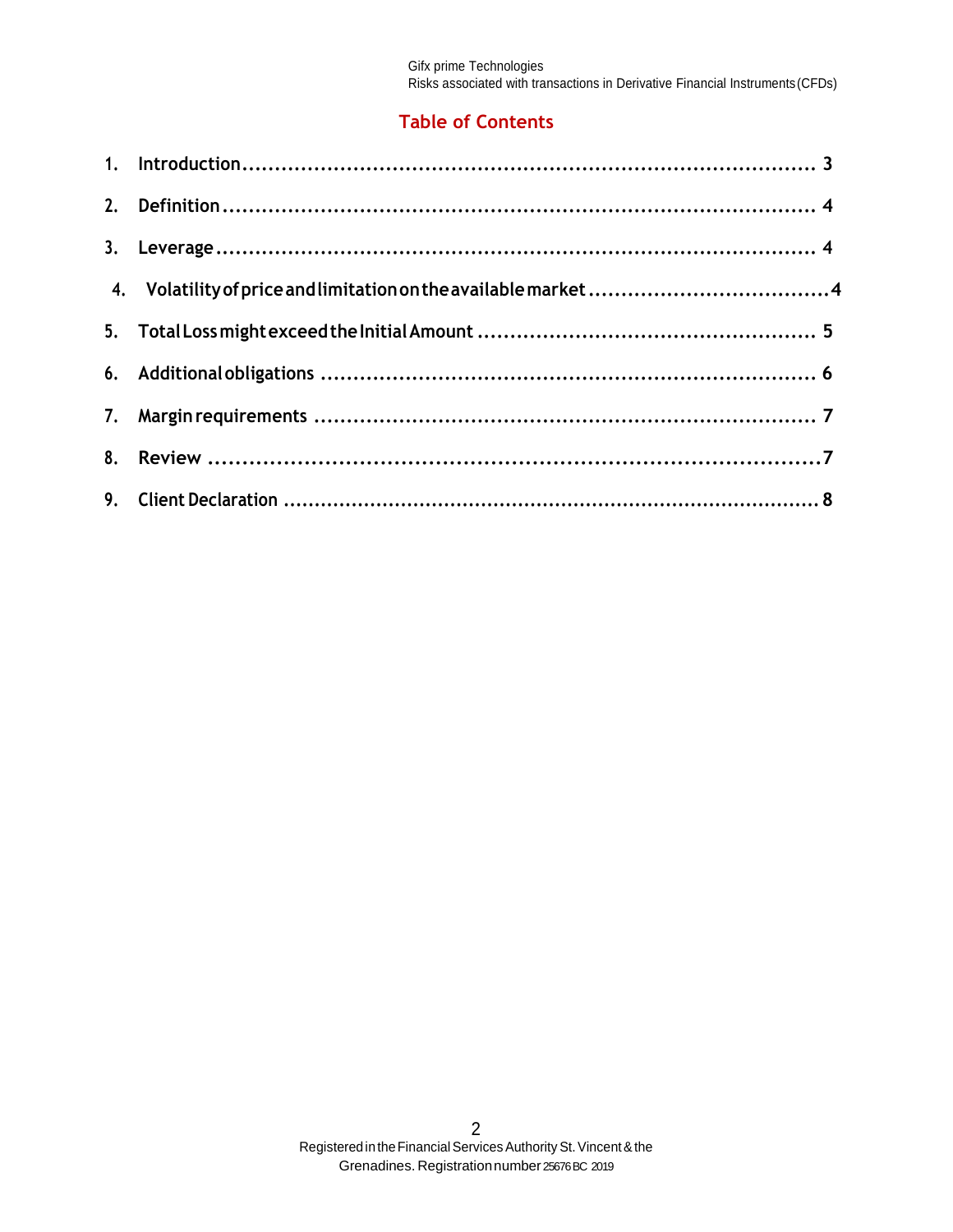## <span id="page-2-0"></span>**1. Introduction**

- 1.1. **Gifx prime technologies** (hereinafterreferredtoasthe"**Company**"),isincorporated underthe laws of Saint Vincent and the Grenadines with Registration 25676BC 2019 Chaving its registered office Kingstown, Saint Vincent and the Grenadines, Suite 305 , Giffith Corporate centre, Beachmount .The Company is Authorized as an International Business Company under the International Business Companies (AmendmentandConsolidation)Act,Chapter149oftheRevisedLawsofSaintVincent and Grenadines, 2013 (herein the "**Law**").
- 1.2. The objects of the Company are all subject matters not forbidden by International Business Companies (Amendment and Consolidation) Act, Chapter 149 of the Revised Laws of Saint VincentandtheGrenadines, 2013,in particular but not exclusively all commercial, financial, lending, borrowing, trading, service activities and the participation in other enterprises as well as to provide brokerage, training and managed account services in currencies, commodities, indexes, CFDs and leveraged financial instruments.
- 1.3. This risk warning notice (herein the "**Notice**") is provided to the Company's Clients and any Prospective Client who is willing to enter into an agreement with the Company for opening a trading account with the Company, undertheprovisions of the Law as amended from time to time.
- 1.4. The Clients and any Prospective Clients must read carefully this notice which is easily accessible on the Company's website before deciding to open a trading account with the Company and before commencing any trading activity with the Company.
- 1.5. It is noted that thisNotice and theGeneralRiskDisclosure document cannot anddonot disclose or explain all of the risks and other significant aspects involved in dealing in Derivative Financial Instruments offered by the Company for (such as CFDs). The notice was designed to explain in general terms the nature of the risks involved when dealing in Financial Instruments on a fair and non-misleading basis, according to the Law. The Client should be aware of all the risks associated with trading in CFDs and seek advice and consultationfromanindependentfinancial advisorifhehasanydoubts.TheCompanydoes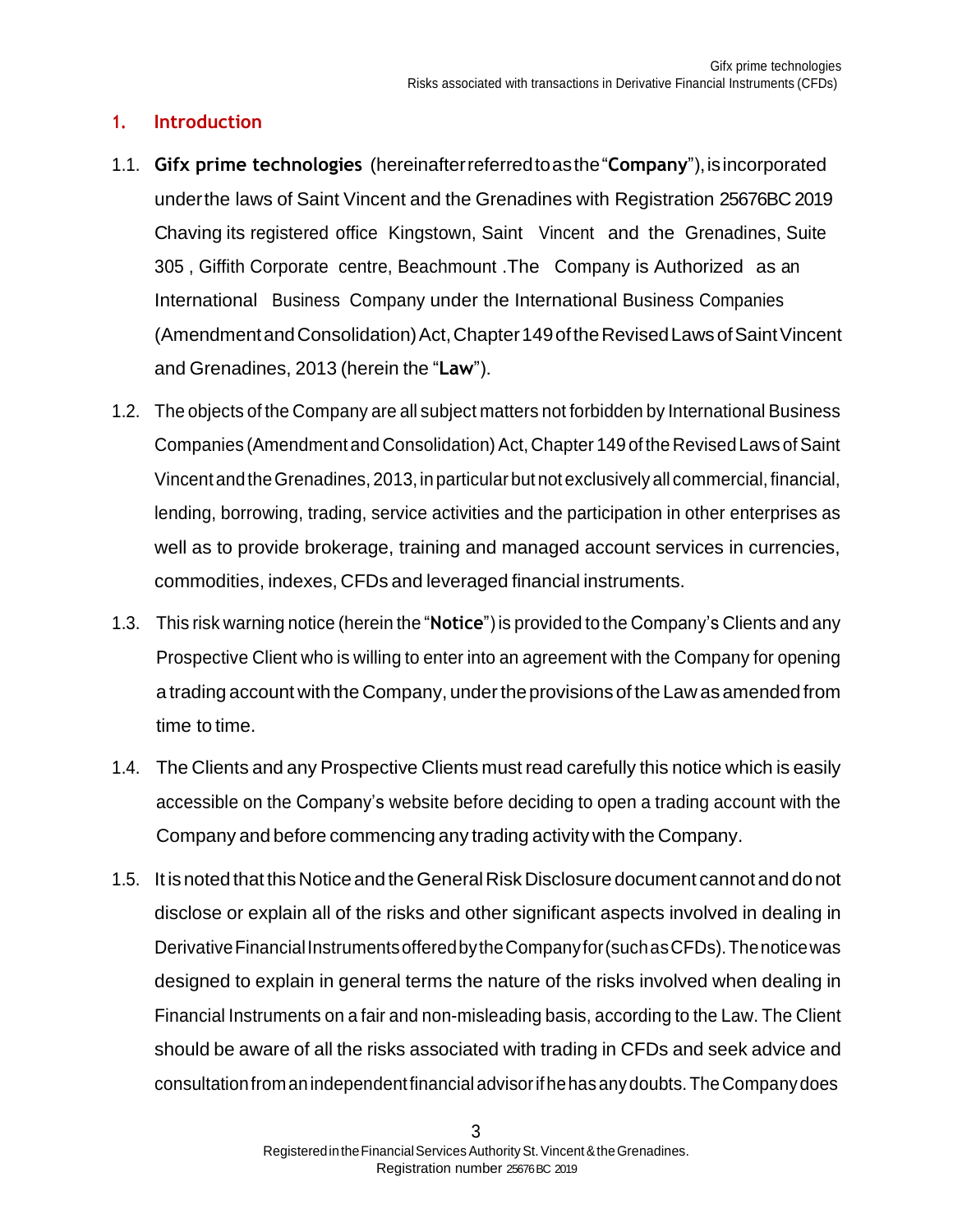not provide such advice. If the Client does not understand the risks involved in trading in CFDs, he should not trade at all.

#### <span id="page-3-0"></span>**2. Definition**

2.1. "**CFDs**" or"**Contractfor Differences**"is an agreement between two parties to exchange the difference between the opening price and closing price of a contract including but not limited to shares, currencies, commodities and index. CFDs provide Investors with all the benefits and risks of owing a security without actually owing it.

#### <span id="page-3-1"></span>**3. Leverage**

3.1. The Client and/or any Prospective Client thereof fully acknowledge and accept that, regardless of any information which may be offered by the Company, the value of the CFDs providedbytheCompanymayfluctuatedownwardsorupwardsanditisnotunlikelythat the investment may become of no value. This is due to the high degree of "gearing" or "leverage"featureofCFDs.Thisstemsfromthemarginingsystemapplicabletosuchtrades, which generally involves a comparatively modest deposit or margin in terms of the overall contract value, so that arelatively smallmovement in the underlying market can have a disproportionately dramatic effect on your trades.

## <span id="page-3-2"></span>**4. Volatility of price and limitation on the available market**

4.1. CFDs provided by the Company are derivative financial instruments, where their price is derived from the price of the Underlying asset, which the CFD refers to. Derivative Financial instruments and the relevant markets can be highly volatile. The prices of CFDs and the Underlyingassetsmaybevolatileandunpredictableandmayfluctuaterapidlyandover wide ranges and may reflect unforeseeable events or changes in conditions, none of which can be controlled by you or by the Company. Those movements will affect the Company's prices,whetherornot youcanopenor closeapositionandthepriceatwhichyoucando so.So,undercertainmarketconditions,itmaybeimpossibletoexecuteanytypeoforder at the declared price. Therefore, even 'stop-loss orders', whereby your trade will be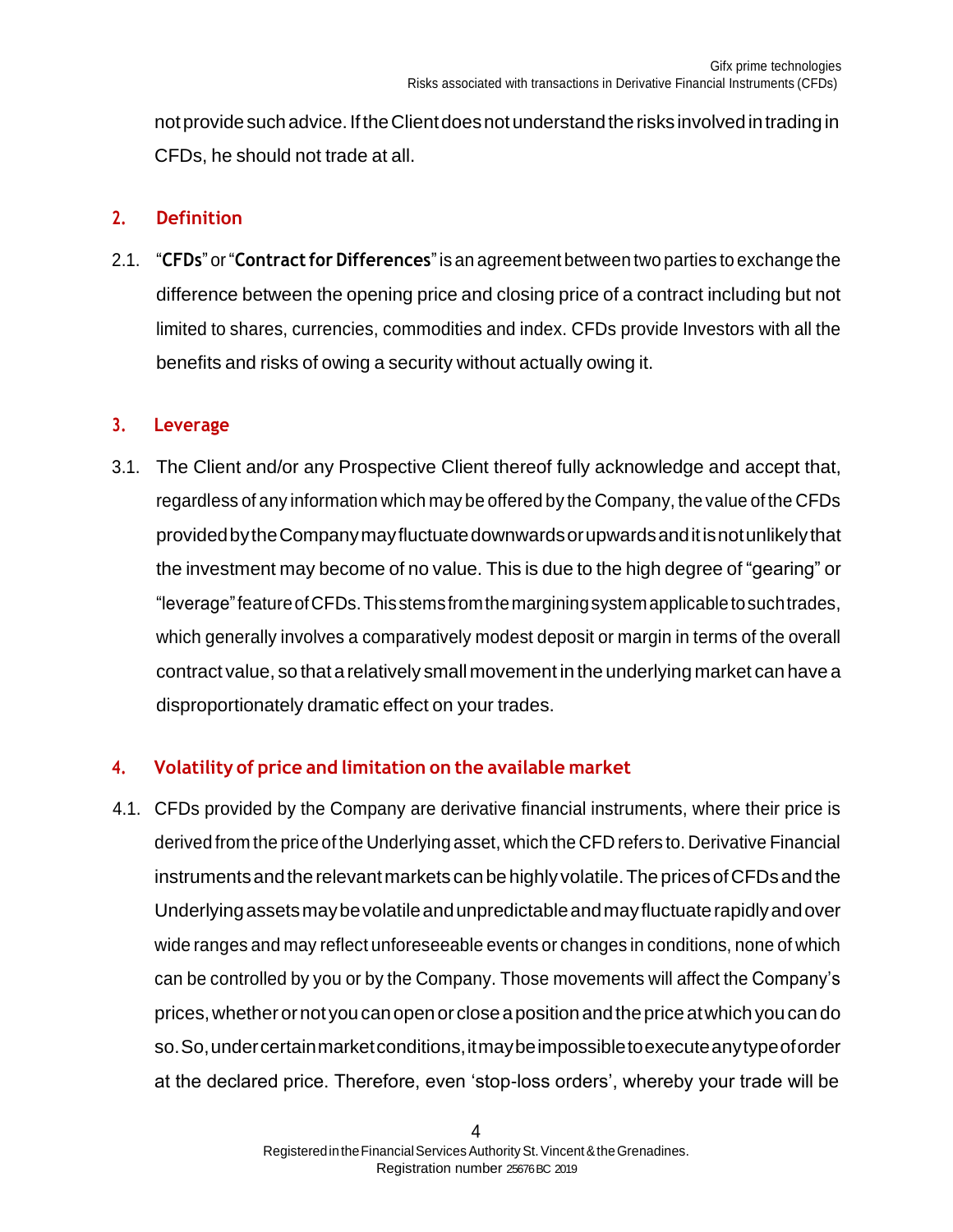executed only when the CFD you want to buy or sellreaches a particular price (the stop price), cannot guarantee the limit of loss. 'Stop-loss orders' are not guaranteed to be filled atthepriceyoustate.Oncethe'stop-lossorders'hasbeentriggered,itturnsintoamarket order, which is filled at the best possible price. This price may be lower than the price specified by the 'stop-loss orders'. The prices of CFDs will be influenced by, amongst other things, changingsupply and demand relationships, governmental, agricultural, commercial and trade programs and policies, national and international political and economic events and the prevailing psychological characteristics of the relevant market place.

- 4.2. Some of the CFDs underlying assets may not become immediately liquid as a result of reduced demand forthe underlying instrument and Client may not be able to obtain the information on the value of these or the extent of the associated risks.
- 4.3. Trading in CFDs is speculative and involves a high degree of risk. In particular, because it will be conducted using a margin (which covers only a small percentage of the value of the underlying asset being traded), as such, even small price changes in the underlying assets of CFDs can result in significant losses. You should be aware that by trading with CFDs you may lose the margin held at the Company that serves for the purposes of collateral for opening and maintaining your trading positions.
- 4.4. Transactions in the derivative Financial Instruments provided by the Company are not undertaken on a recognized exchange, rather they are undertaken through the Company's Electronic Trading Platform and, accordingly, they may expose you to greater risks than regulated exchange transactions. The terms and conditions and trading rules are established solely by the counterparty, which in this case is the Company. You may be obliged to close an open position of any given Financial Instrument during the opening hours of the Company's Electronic Trading Platform.

## <span id="page-4-0"></span>**5. Total Loss might exceed the Initial Amount**

5.1. The Client acknowledges and understands that risk of loss arising from trading in CFDs can be substantial and the Client might lose more than the Initial Amount and any additional amounts, including the Margin Requirement as explained below in paragraph 7. While CFD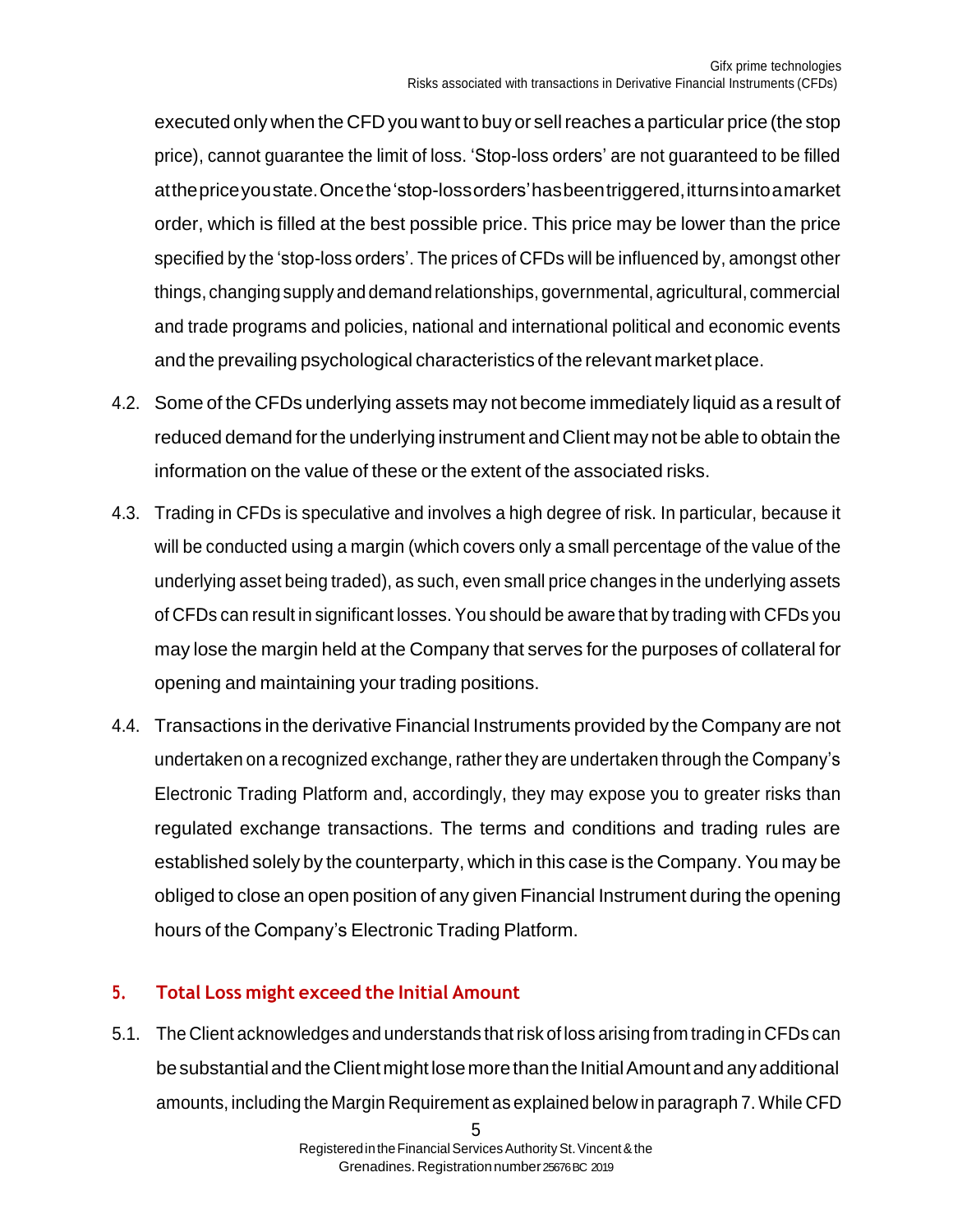trading typically only requires depositing a small percentage of the total trade volume (the margin requirement), profits and losses can quickly exceed the Margin Requirement, requiring the margin requirement to be adjusted at the initial amount.

## <span id="page-5-0"></span>**6. Additional obligations**

- 6.1. The Client and/or Prospective Client shall be obliged to obtain details of all commissions andotherchargesforwhichhewillbeliable,beforehebeginstradingwiththeCompany. Such information can be found on the Company's Website(s) and/or to the uploaded legal documentation on the Company's website(s). If any charges are not expressed in money terms (but, for instance, as a dealing spread, the Client and/or Prospective Client should obtain a clear written explanation, including appropriate examples, to establish what such charges are likely to mean in specific money terms.
- 6.2. When the Client engages in CFD trading, the Client is placing a trade in relation to movements of prices set by the Company. Prices quoted to the Client by the Company will include a spread, mark-up, or mark-down when compared to prices that the Company may receiveorexpecttoreceiveifitweretocovertransactionswiththeClientbyatradeinthe interbank market or with another counterparty. The Client is advised by the Company that thetotalimpactofspreadsmaybesignificantinrelationtothesizeofthemargintheClient deposits and may make it more difficult for the Client to realise a profit from the Client's trading. The Client should carefully consider the effect of spreads, mark-ups, or markdowns on the Client's ability to profit from trading.
- 6.3. ThevalueofopenpositionsintheCFDsprovidedbytheCompanyissubjecttofinancing fees. The price of long positions in Financial Instruments is reduced by a daily financing fee throughout the life of the CFD. Conversely, the price of short positions in CFDs is increased byadailyfinancingfeethroughoutitslife.Financingfeesarebasedonprevailingmarket interestrates, which may vary overtime. Details of daily financing fees applied are available on the Company'sWebsite(s).
- 6.4. The Client should take reasonable care to maintain sufficient available funds to avoid negative account equity due to position size and overnight financing fees, especially when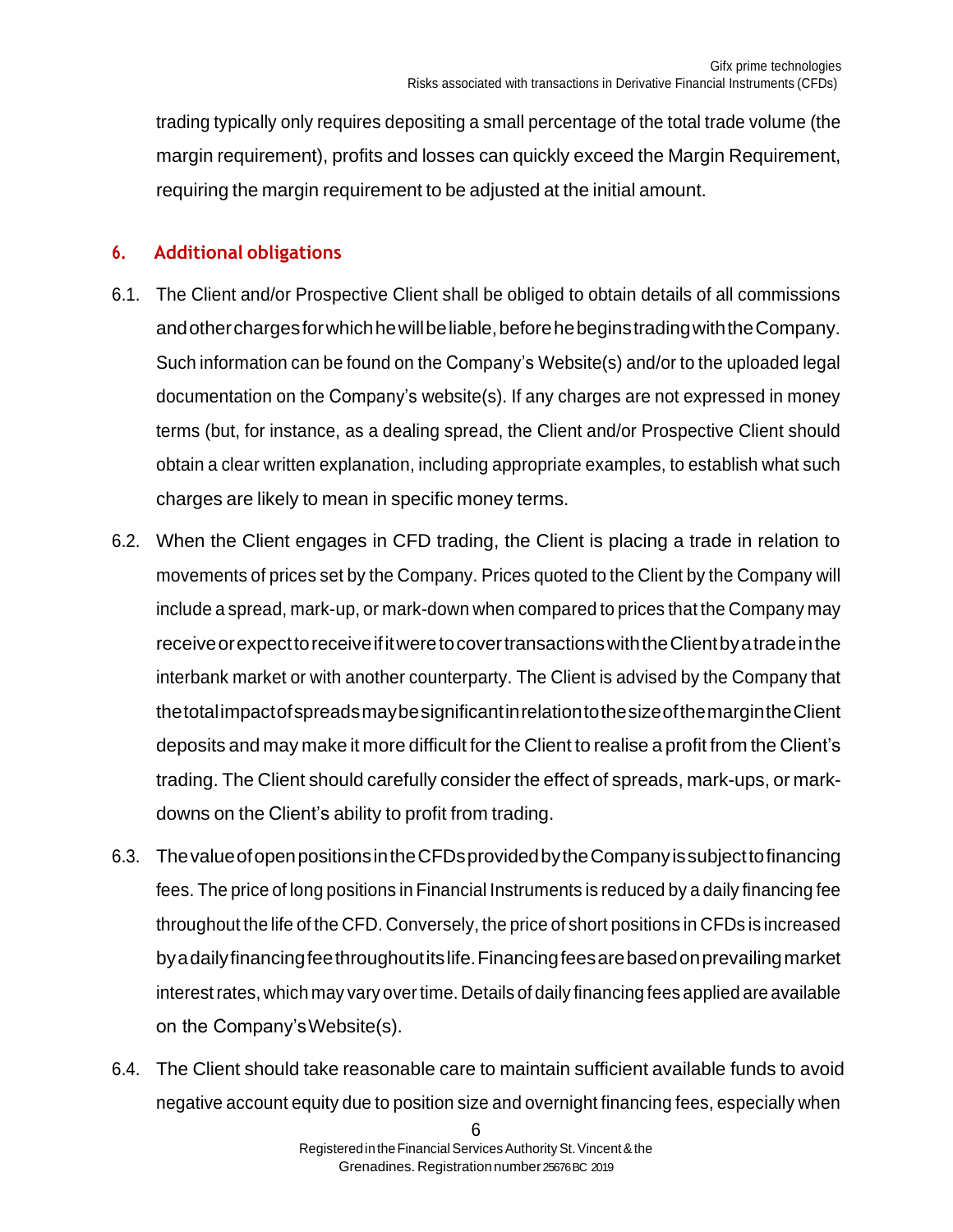tradingCFDs oncashindices andCFDsonshareswherefinancingfeesarebeingappliedto reflect corporate actions.

6.5. The Client should be aware that his trades in CFDs may be or become subject to tax and/or any other duty for example because of changes in legislation or the Client's personal circumstances.TheCompanydoesnotwarrantthatnotaxand/oranyother stampduty willbepayable.TheClientwillberesponsibleforanytaxesand/oranyotherdutieswhich may accrue in respect of his trades.

## <span id="page-6-0"></span>**7. Margin requirements**

- 7.1. TheClientshouldbeawareoftheimplicationsofCFDTransactionsandinparticularthe specific margin requirements which are applied thereto. The Client is required to deposit funds in his trading account in order to open a position and the funds should reflect the specific margin required. The Client shall be informed of the specific Margin requirement for each individual account before he begins trading; such information is available to the Client upon completion of the necessary information required by the Company to approve him as a Client of the Company.
- 7.2. Margin requirements will depend on the underlying asset of the CFD, level of leverage chosen and the value of position to be established.
- 7.3. The Company will not notify you of any 'Margin Call' to sustain a loss-making position.
- 7.4. The Company has the discretionary right (a) to start closing positions when 'Equity' decreases to about 50% of the used 'Margin' for any particular Financial Instrument, and (b)tocloseautomaticallyallpositionsatmarketprices,when'Equity' leveldecreasesto 10% of the used Margin level (for Micro Accounts) and below 20% of the used 'Margin' level for all other remaining accounts.

## <span id="page-6-1"></span>**8. Review**

8.1. The Company reserves the right to review and/or amend its Risk Disclosure statements, at its sole discretion, wheneverit deems necessary,without prior notice to the Client.